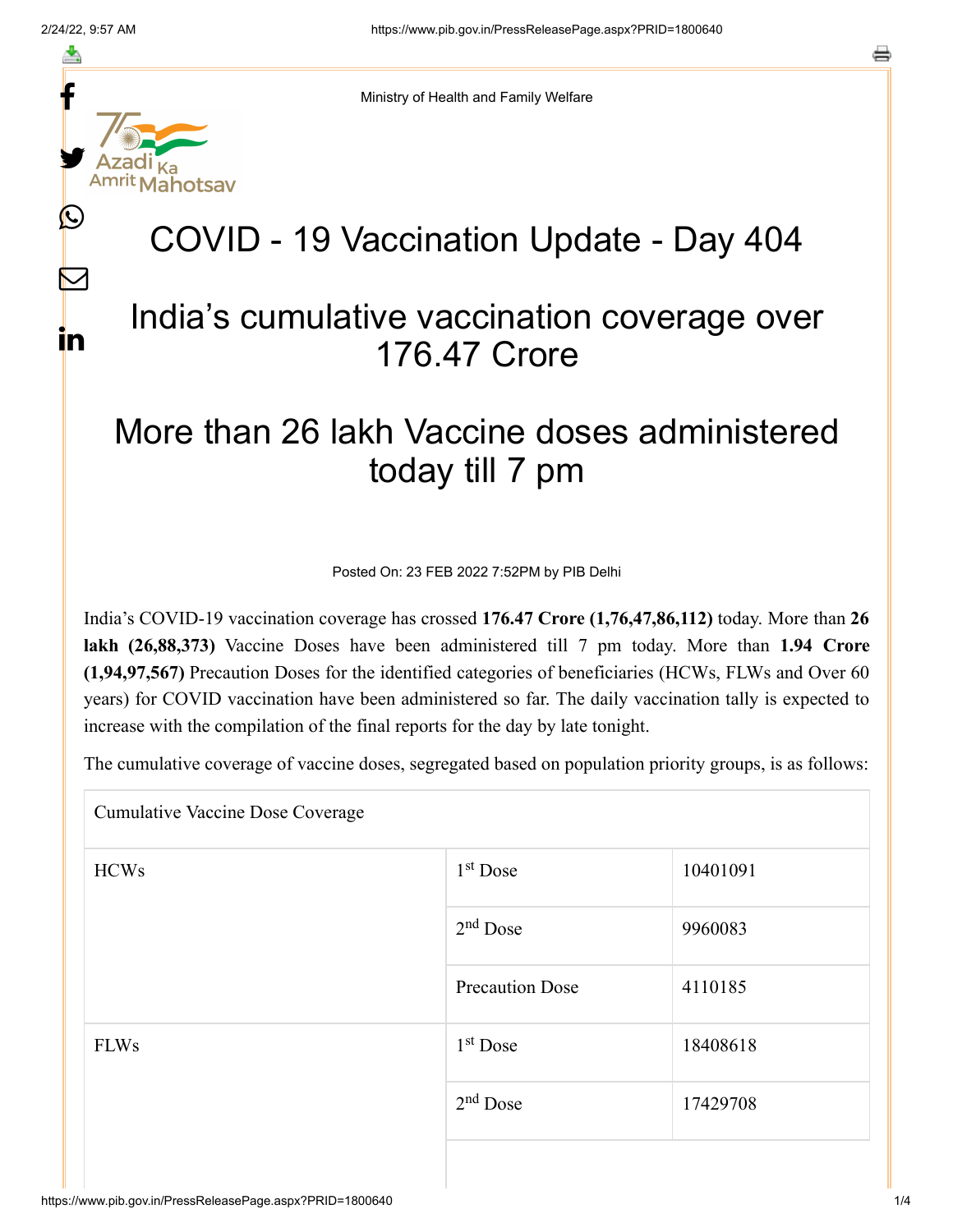| f            |                                              | <b>Precaution Dose</b> | 6033480    |  |
|--------------|----------------------------------------------|------------------------|------------|--|
|              | Age Group 15-18 years                        | 1 <sup>st</sup> Dose   | 54245330   |  |
| $\bf \Omega$ |                                              | $2nd$ Dose             | 24671636   |  |
|              | Age Group 18-44 years                        | 1 <sup>st</sup> Dose   | 551066647  |  |
|              |                                              | $2nd$ Dose             | 439821026  |  |
| in           | Age Group 45-59 years                        | $1st$ Dose             | 202152510  |  |
|              |                                              | $2nd$ Dose             | 179193735  |  |
|              | Over 60 years                                | 1 <sup>st</sup> Dose   | 126309207  |  |
|              |                                              | $2nd$ Dose             | 111628954  |  |
|              |                                              | <b>Precaution Dose</b> | 9353902    |  |
|              | Cumulative 1 <sup>st</sup> dose administered |                        | 962583403  |  |
|              | Cumulative 2 <sup>nd</sup> dose administered |                        | 782705142  |  |
|              | <b>Precaution Dose</b>                       |                        | 19497567   |  |
|              | Total                                        |                        | 1761575119 |  |

Today's achievement in the vaccination exercise, segregated by population priority groups, is as follows:

| Date: 23 <sup>rd</sup> February, 2022 (404 <sup>th</sup> Day) |            |      |  |
|---------------------------------------------------------------|------------|------|--|
| <b>HCWs</b>                                                   | $1st$ Dose | 87   |  |
|                                                               | $2nd$ Dose | 2401 |  |
|                                                               |            |      |  |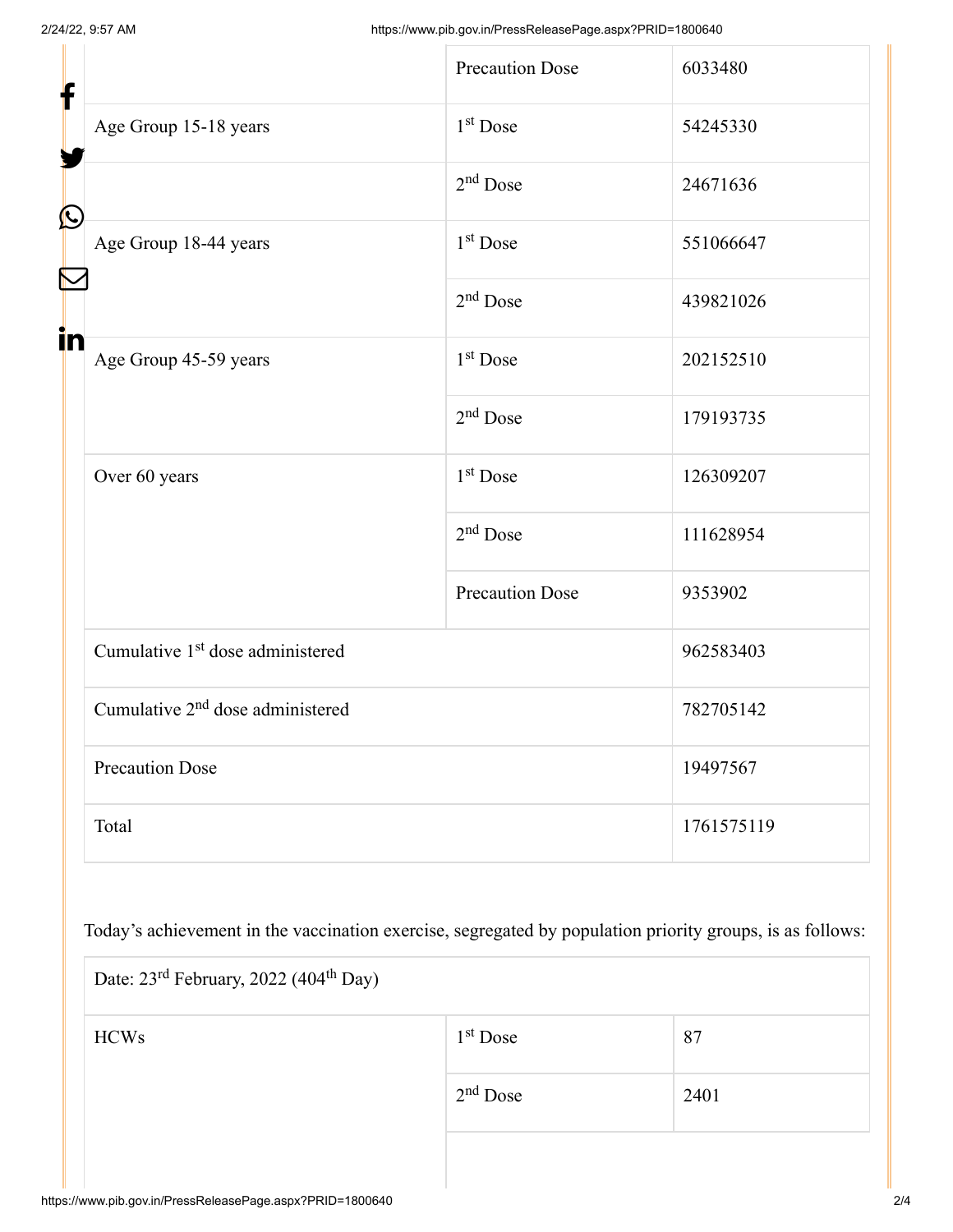| f                 |                                              | <b>Precaution Dose</b> | 16529   |
|-------------------|----------------------------------------------|------------------------|---------|
|                   | <b>FLWs</b>                                  | 1 <sup>st</sup> Dose   | 147     |
|                   |                                              | $2nd$ Dose             | 3201    |
| $\mathbf{\Omega}$ |                                              | <b>Precaution Dose</b> | 24322   |
|                   | Age Group 15-18 years                        | $1st$ Dose             | 139567  |
| in                |                                              | $2nd$ Dose             | 758193  |
|                   | Age Group 18-44 years                        | $1st$ Dose             | 182043  |
|                   |                                              | $2nd$ Dose             | 1055390 |
|                   | Age Group 45-59 years                        | 1 <sup>st</sup> Dose   | 28569   |
|                   |                                              | $2nd$ Dose             | 222635  |
|                   | Over 60 years                                | 1 <sup>st</sup> Dose   | 22596   |
|                   |                                              | $2nd$ Dose             | 139481  |
|                   |                                              | <b>Precaution Dose</b> | 93212   |
|                   | Cumulative 1 <sup>st</sup> dose administered |                        | 373009  |
|                   | Cumulative 2 <sup>nd</sup> dose administered |                        | 2181301 |
|                   | <b>Precaution Dose</b>                       |                        | 134063  |
|                   | Total                                        |                        | 2688373 |

The vaccination exercise as a tool to protect the most vulnerable population groups in the country from COVID-19 continues to be regularly reviewed and monitored at the highest level.